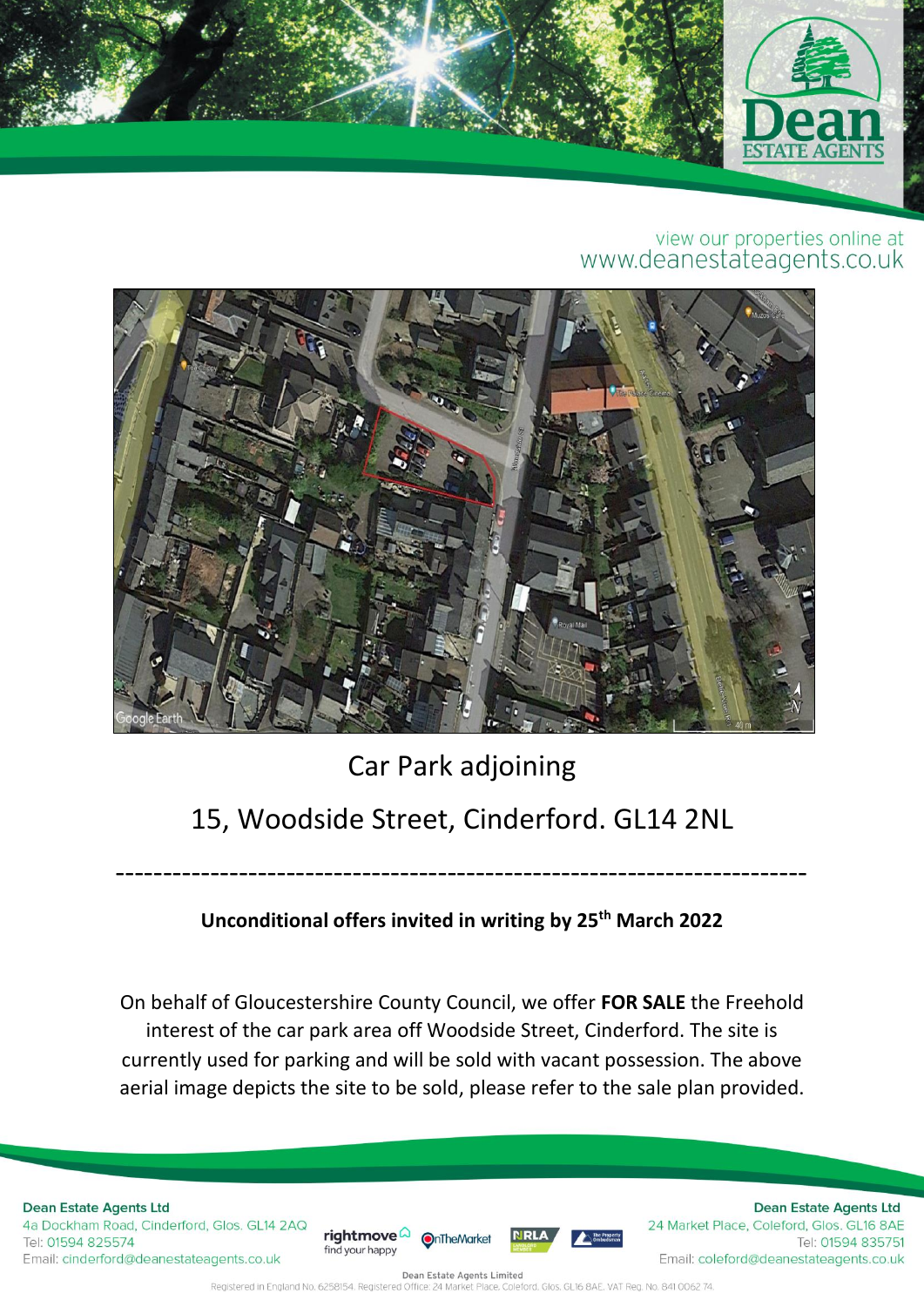Gloucestershire County Council has instructed this firm to offer for sale the car park land located just off Woodside Street, Cinderford. The sale will be for the Freehold interest and also sold with several covenants with a residential uplift clause. The site is approx 488sqm.

There is a right of access (Deed of Grant) across the land for the benefit of the adjoining owners at No.23 Woodside Street. The access is shaded brown on the plan. It must be kept clear at all times.

Gloucestershire County Council carried out highway improvement works in the 1960s/70s and demolished a property which was sited on the top corner of this land, there is one remaining wall standing which is attached to 15 Woodside Street. This wall is included in the sale. The buyer will be responsible for this wall in terms of its upkeep and general maintenance. Gloucestershire County Council carried out works to the wall approx. 5 years ago which included work to the buttresses and rendering.

The owner of this land will also be responsible for the buttresses adjoining No 15 Woodside Street. No. 13 Woodside Street was demolished some years ago and retaining works were carried out on No. 15 Woodside Street with a lifetime responsibility to the registered proprietor of No. 15.

Contract work and invoices are available for inspection after viewing and to serious buyers.

The sale will be subject to an uplift covenant. If within a period of 30 years planning permission is granted for residential development, GCC will require 50% of the uplift in value.

The Council is under an obligation to achieve the best value for the land and requires a period of marketing to allow any interested parties time to view and make a bid.

There is no VAT charged on this transaction other than your own fees.

Your offer is to be made to Dean Estate Agents Ltd outlining your full details and your financial status. Any offer will be forwarded to our selling client for their consideration after the closing date for offers, that date being 25<sup>th</sup> March 2022.

The Councils intention is usually to secure the highest offer but is not obliged to accept the highest or any offer.

The plant boxes will be removed.

Services - There are combined lateral drains running through the site.

The buyer is to grant Gloucestershire County Council a right to access the first 0.5 metres from the back of the footpath for maintenance purposes only.

Currently, the car park is being used by the general public. Upon exchange of contracts, the car park will be locked and closed to the general public.

The Highway providing access to this site is adopted and maintained at public expense.